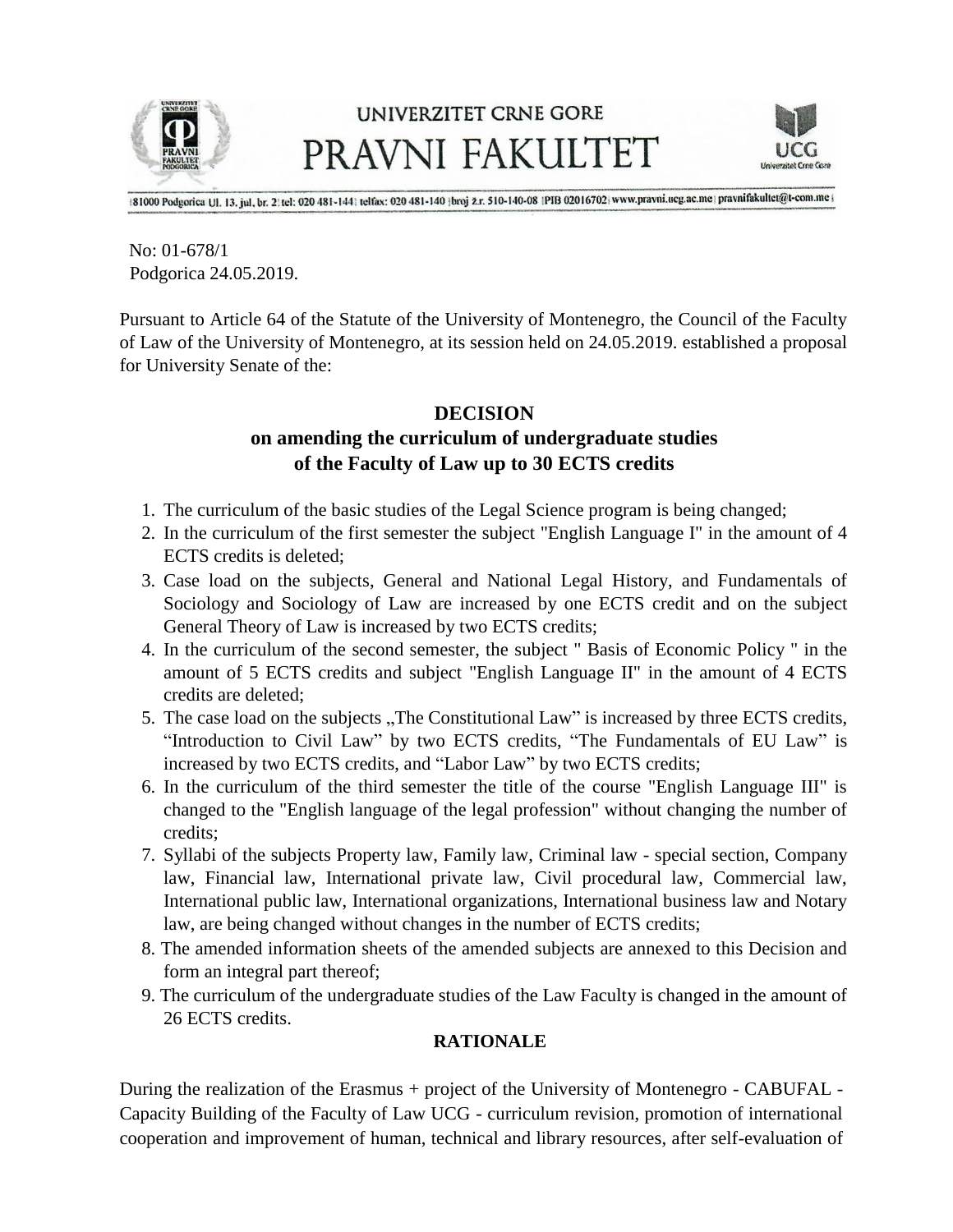

# UNIVERZITET CRNE GORE PRAVNI FAKULTET



81000 Podgorica Ul. 13. jul, br. 2 tel: 020 481-144; telfax: 020 481-140 [broj 2.r. 510-140-08 [PIB 02016702] www.pravni.ucg.ac.me | pravnifakultet@t-com.me |

the accredited curriculum at the beginning of the project, realization of study visits to partner academic institutions, in cooperation with academic partners, determined the need to modify the curriculum of undergraduate studies of the program of Legal Science in order to meet the needs of contemporary education of lawyers in the European Higher Education Area, to follow the trends in this area in a more complete manner and thereby provide a comparative advantage in the employability of completed lawyers in this study program.

As one of the general conclusions of the partners was that the unusually high workload for the students of the first year of studies (with a total of 12 course subjects), the changes in the curriculum were made in the context of the deletion of the courses "English language I", "English language II" and "Basics of economic policies" in order to reduce the overall workload of students at this year of undergraduate studies, and create general conditions for the implementation of consortium recommendations in terms of supplementing curricula that have increased the load in line with the proposed changes.

In accordance with the suggestions of the teachers of the Faculty of Law as well as the proposals by foreign partners within the CABUFAL project, the subjects General Theory of Law, General and National Legal History and the Fundamentals of Sociology and Sociology of Law have increased the workload for students in a certain number of ECTS credits considering the amount of the materials that are already being studied, especially considering the proposed improvements during the project realization, which are reflected through new bibliographic units and additional compulsory literature for the teaching process.

Considering the particularly comprehensive changes in the curriculum of the Constitutional Law, The EU Fundamentals of Law and Labor Law in accordance with the recommendations of the teachers of the Faculty of Law and foreign partners within the CABUFAL project, the curricula of these subjects have suffered the most far-reaching changes with regard to the aim of their study, so to correspond to the scope of changes in the individual curriculum of the course. The changes were made to further tackle the European aspects in these subjects, which had to be reflected in the increase of the ECTS credits that these subjects carry.

Upgrading of curricula in subjects from Item 7 of the dispositions are smaller and consists of modernizing certain units that are already being taught within the mentioned subjects, with the necessary amendments to the list of compulsory and additional literature, published before and after the accreditation of this study program.

As the changes to the English Language I course in the Second and Third Semester curricula had to change the name of the "English Language II" and "English Language III" without changing the number of credits.